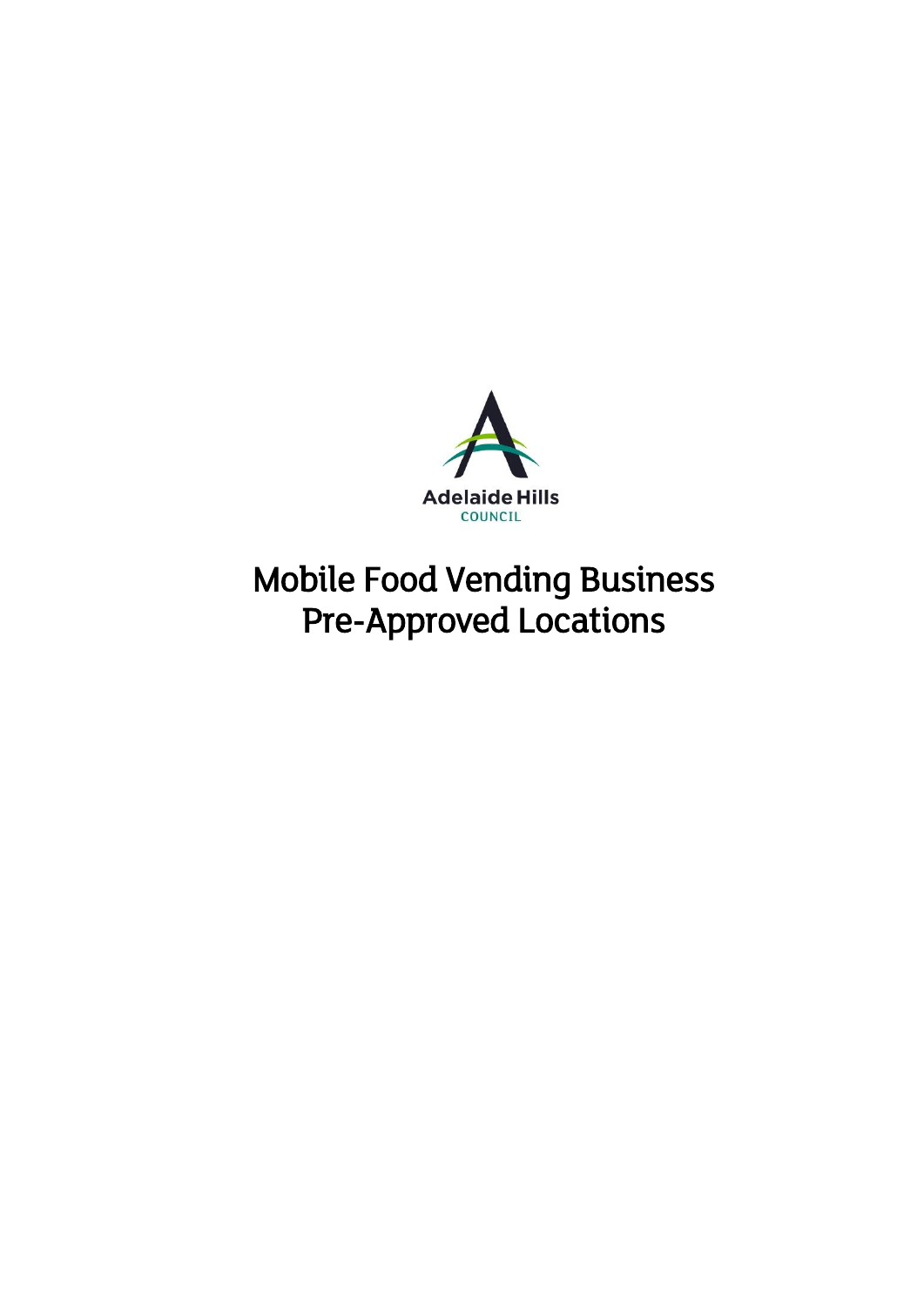

# Upper Sturt Dog Off Leash Area

**Address:** Iron Bank Road, Upper Sturt (corner Sturt Valley Road) **Maximum Food Trucks allowed at any one time**: Two **Days of Operation:** Sunday to Saturday (inclusive) **Hours of Operation:** Daylight hours only



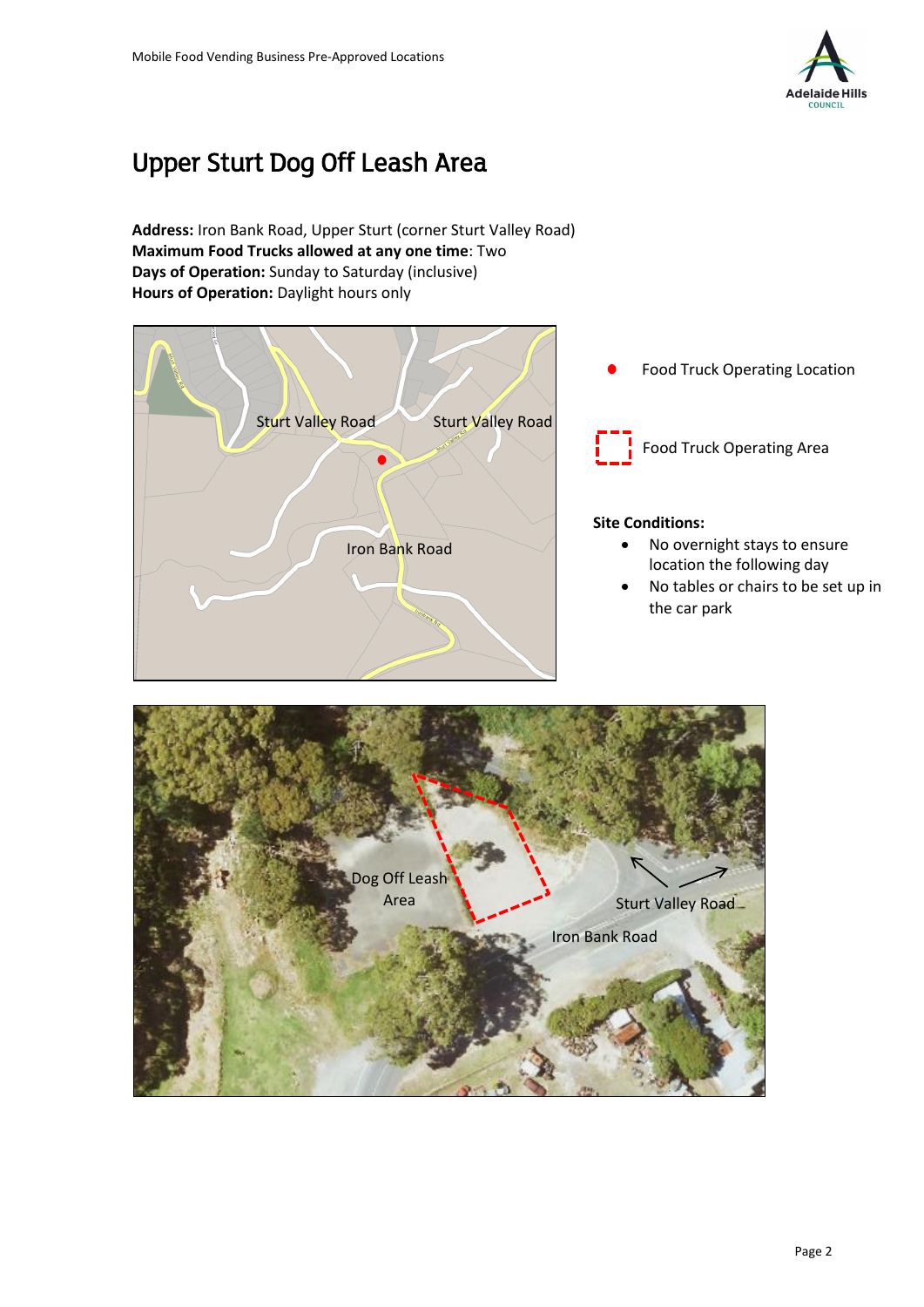

### Tregarthen Reserve

### **Address:** Corner Greenhill Road and Tregarthen Road, Summertown **Maximum Food Trucks allowed at any one time**: One **Days of Operation:** Sunday to Saturday (inclusive) **Hours of Operation:** Daylight hours only



Food Truck Operating Location

Food Truck Operating Area

- No overnight stays to ensure location the following day
- No tables or chairs to be set up in the car park
- Site not to be used when any organised sport is being played.

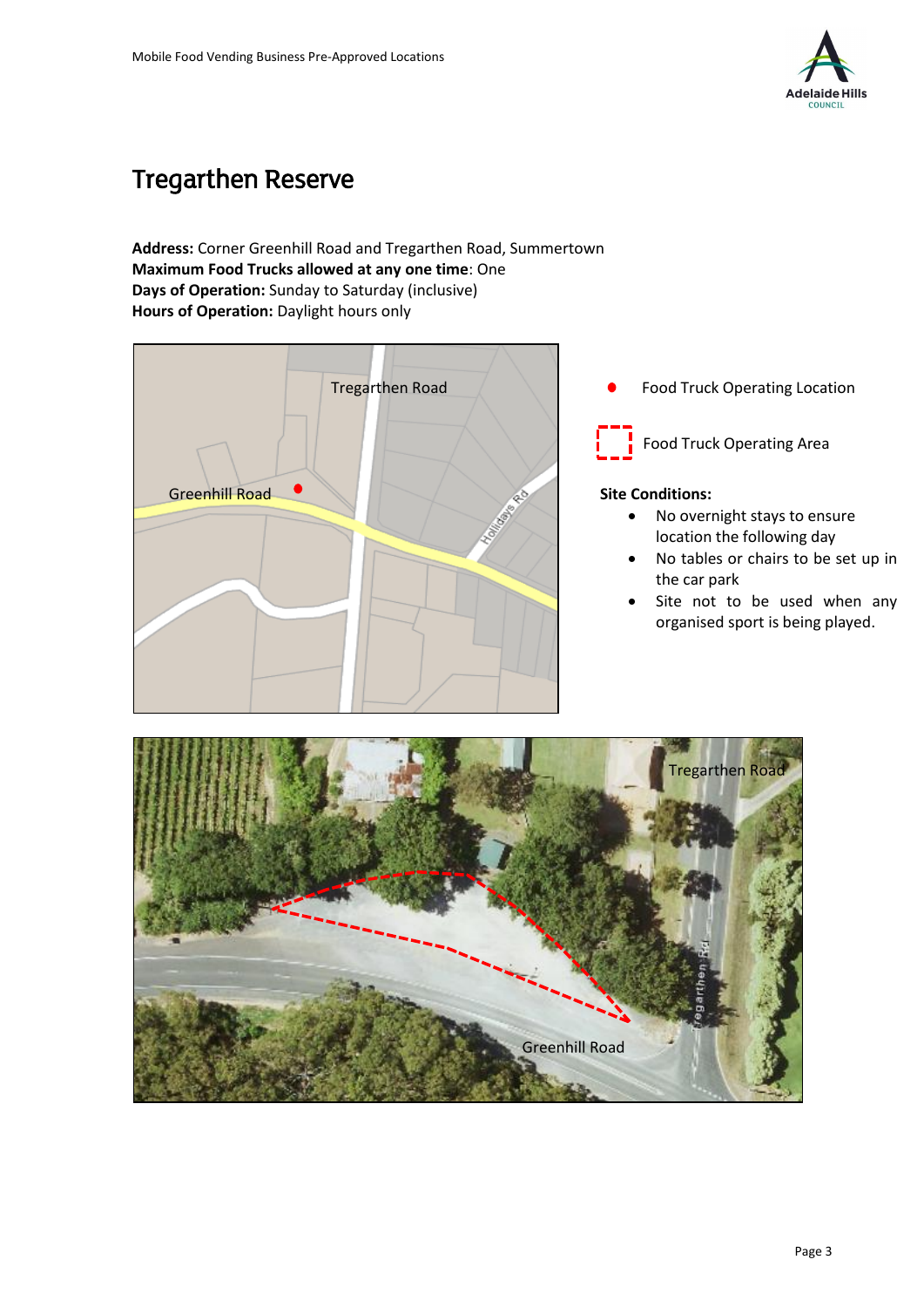

### Centennial Park Lenswood

**Address:** Lobethal Road, Lenswood (Opposite Hills Irrigation Services/Lenswood Gas Centre) Gas Centre)

**Maximum Food Trucks allowed at any one time**: One **Days of Operation:** Sunday to Saturday (inclusive) **Hours of Operation:** Daylight hours only



Food Truck Operating Location

Food Truck Operating Area

- No overnight stays to ensure location the following day
- No tables or chairs to be set up in the car park

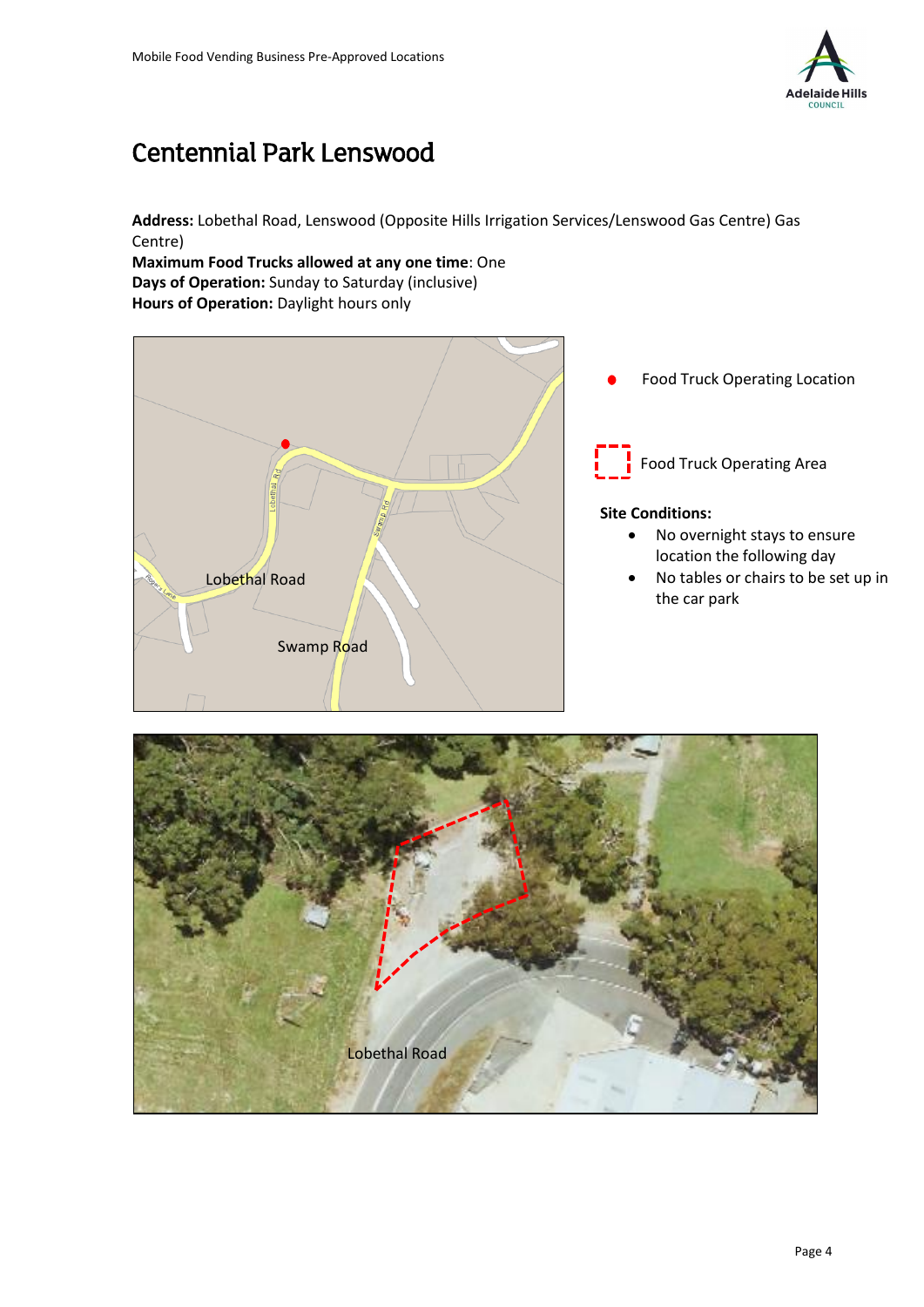

### Paracombe Oval

**Address:** Paracombe Road, Paracombe **Maximum Food Trucks allowed at any one time**: One **Days of Operation:** Sunday to Saturday (inclusive) **Hours of Operation:** Daylight hours only



Food Truck Operating Location

Food Truck Operating Area

- No overnight stays to ensure location the following day
- No tables or chairs to be set up in the car park
- Food Trucks not to operate when Paracombe Hall/Oval canteen is in operation.

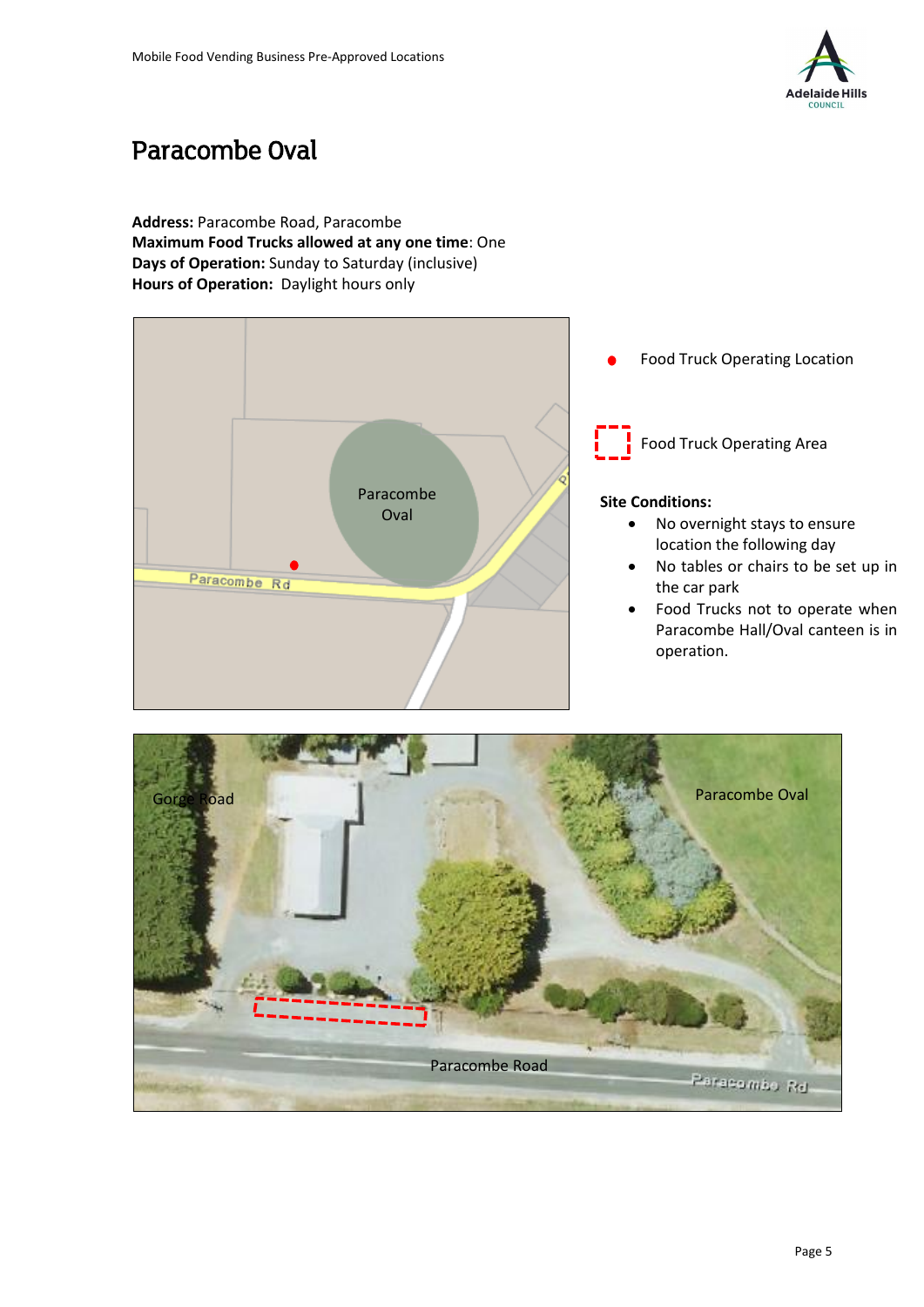

### Bridgewater Playground

Note: this site may require approval from the Minister for the Environment

**Address:** Mill Road, Bridgewater **Maximum Food Trucks allowed at any one time**: One **Days of Operation:** Sunday to Saturday (inclusive) **Hours of Operation:** Daylight hours only



Food Truck Operating Location

 $\sqrt{\phantom{a}}$  Food Truck Operating Area

- No overnight stays to ensure location the following day
- No tables or chairs to be set up in the car park

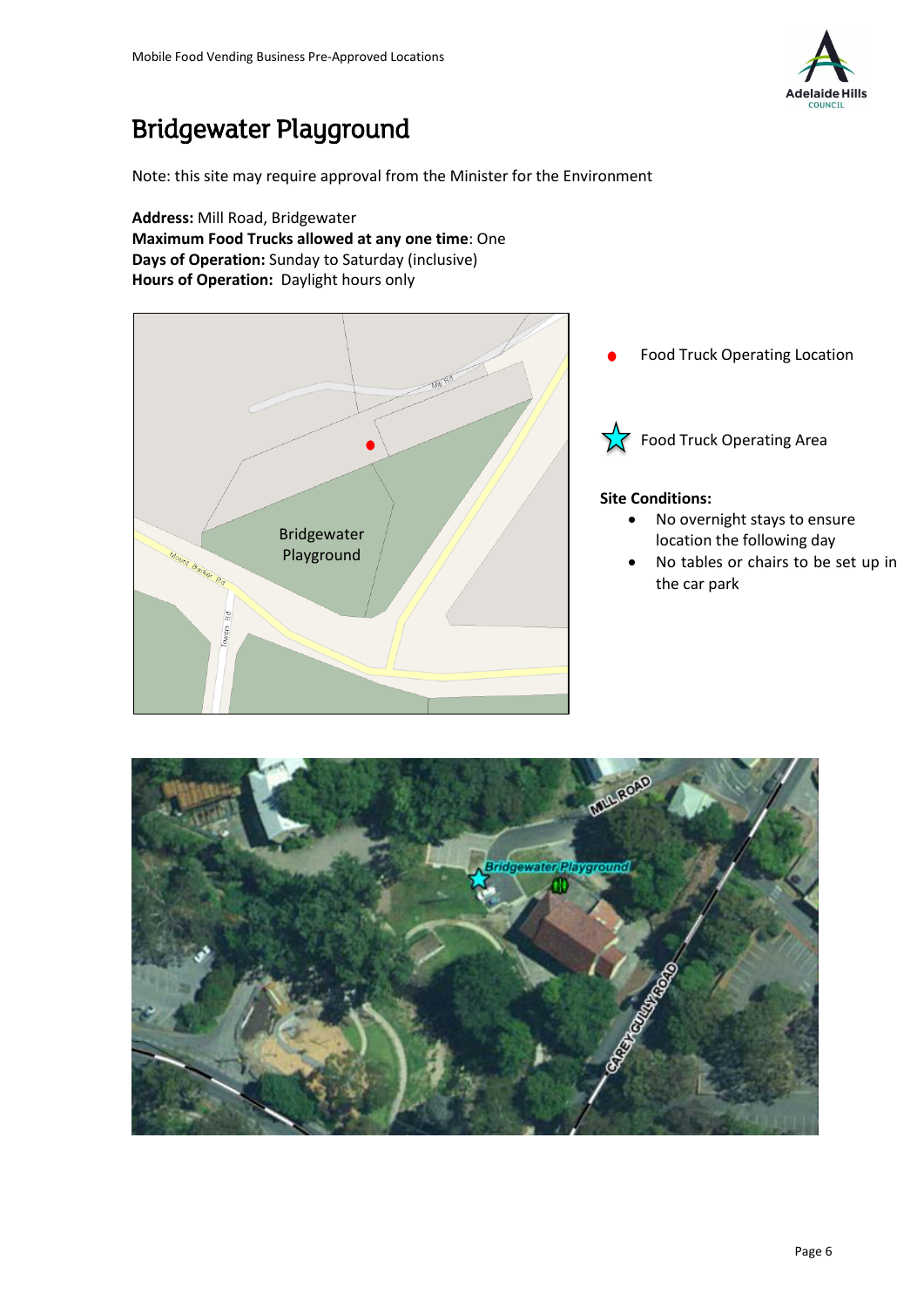# Gilman Road Parking Bay



**Address:** Gillman Road Road, Oakbank **Maximum Food Trucks allowed at any one time**: One **Days of Operation:** Sunday to Saturday (inclusive) **Hours of Operation:** Daylight hours only



Food Truck Operating Location



 $\sqrt{\phantom{a}}$  Food Truck Operating Area

- No overnight stays to ensure location the following day
- No tables or chairs to be set up in the car park

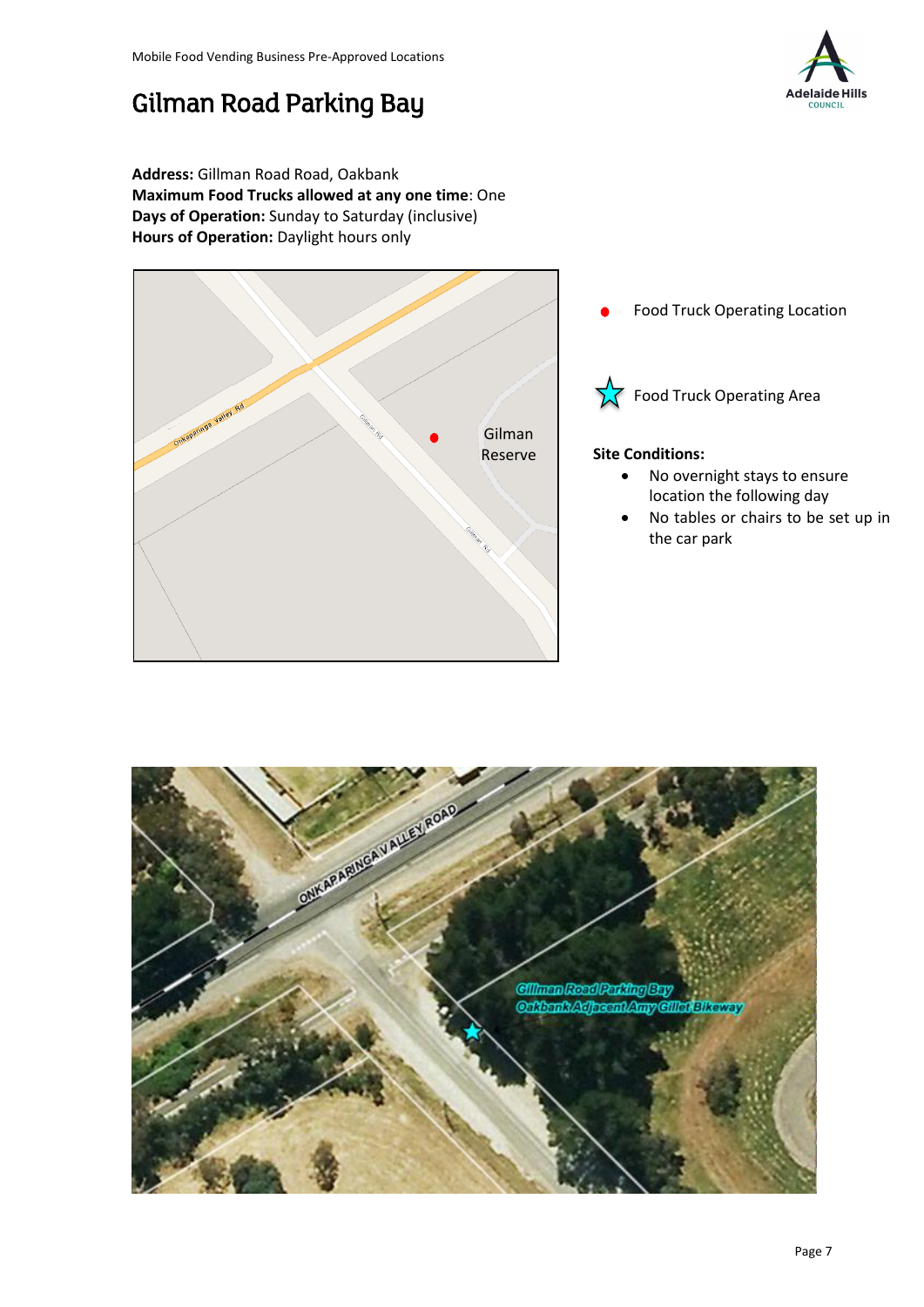

### Lion Rest Park

**Address:** Onkaparinga Valley Road, Woodside **Maximum Food Trucks allowed at any one time**: One **Days of Operation:** Sunday to Saturday (inclusive) **Hours of Operation:** Daylight hours only



Food Truck Operating Location



 $\sqrt{\phantom{a}}$  Food Truck Operating Area

- No overnight stays to ensure location the following day
- No tables or chairs to be set up in the car park